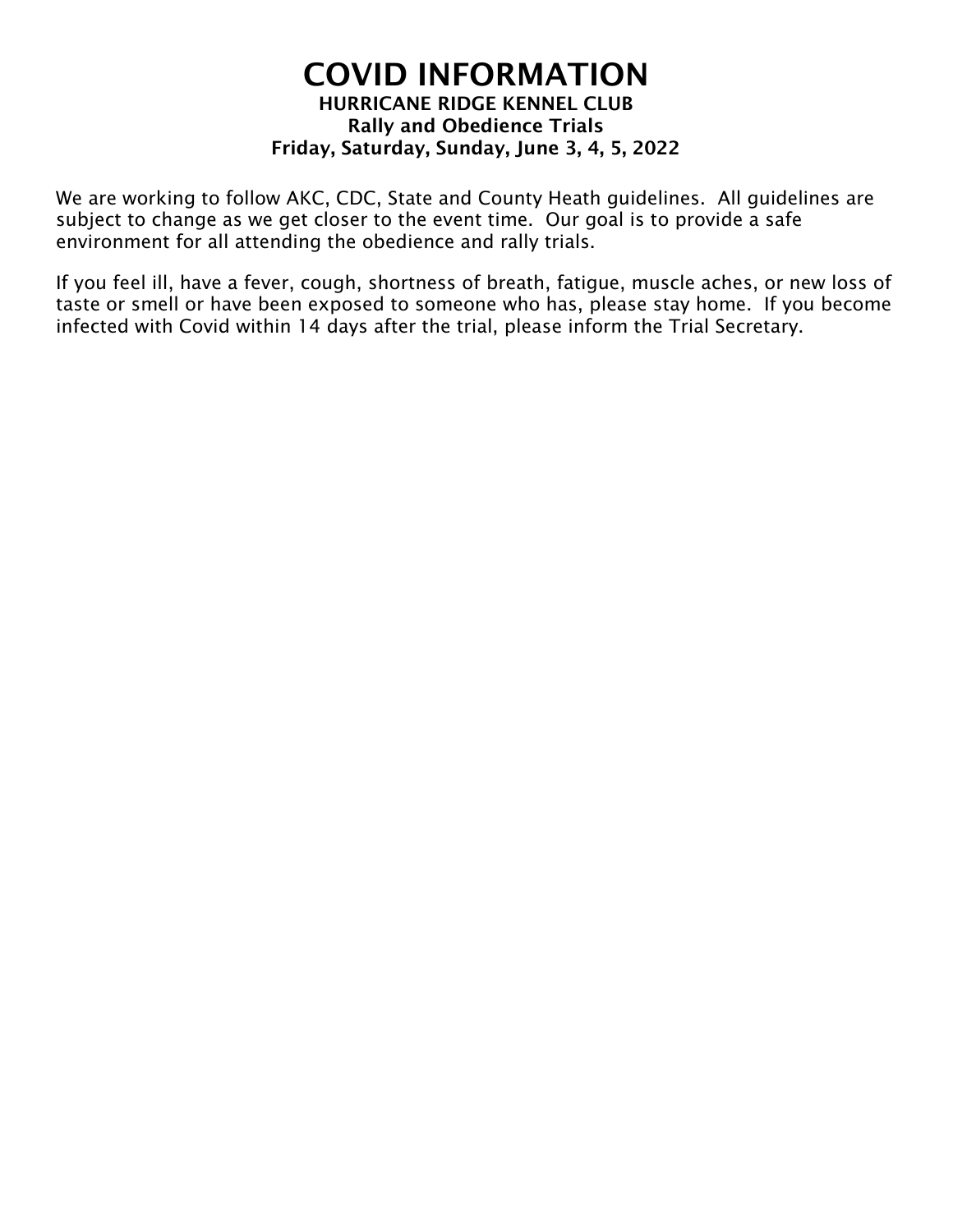#### HURRICANE RIDGE KENNEL CLUB OBEDIENCE AND RALLY: INFORMATION & SCHEDULE June 3-5, 2022 Carrie Blake Park Baseball Fields 202 N Blake Ave. Sequim, WA 98382

Welcome to the Hurricane Ridge Kennel Club Obedience and Rally Events. Please double check your confirmation and notify Camille Stephens (hrkc.aro@gmail.com) if any changes need to be made.

# Driving Directions

FROM THE EAST: Exit Hwy 101 at Washington Street and continue west about 1 mile, turn right on Blake Ave. Go about 300 ft and turn right into the Blake Property (dirt road). Go north for RV (overnight) and day-of-show parking.

FROM THE WEST: Exit Hwy 101 at Sequim Ave., turn left at the end of the off ramp. Proceed to Washington St, turn right and continue east about 1 mile, turn left onto Blake Ave. Go about 300 ft and turn right into the Blake Property (dirt road). Go north for RV (overnight) and day-of-show parking.

Food: There will be no food available on site except for people who Volunteer. Other food locations within a mile of the grounds include QFC Grocery, Taco Bell, Black Bear Restaurant and Adagio Bean and Leaf (espresso and food).

Set-up: Set-up will be available after 2 PM on Thursday. Please set-up on the grass area (outfield) of the west Baseball Field only. No set-ups are allowed on the dirt area (infield

## CONFLICTS: Please advise the Ring Stewards of potential conflicts with your Obedience, Rally or Agility classes. All conflicts will be accommodated.

Move-ups (Transfers): Move-ups after entries close must be submitted to the Trial Secretary in writing by 6:00 PM PDT on Monday, May 30, 2020. Include dog's call name, registration number, owner's name, class you are moving from, and class you are moving to. Send via mail or email to the Obedience/Rally Trial Secretary, Camille Stephens, 91 Pinehurst Loop, Sequim, WA 98382, hrkc.aro@gmail.com. No phone move-ups accepted.

Day-of-trial move-ups will be accepted at the trial all three days. Move-ups must be submitted in writing no later than 30 minutes before the beginning of the trial (start time for the first class of the day).

Move-ups will also be accepted no later than 30 minutes after the last class of the day on Friday and Saturday.

RV's: RV parking is free and is available on the grass south of the Baseball Fields. No overnight parking is allowed on the park property. No hookups, but water is available.

Tent Camping: Only allowed south of the baseball fields. No overnight camping is allowed on park property.

General Parking: Either south or north of the Baseball fields.